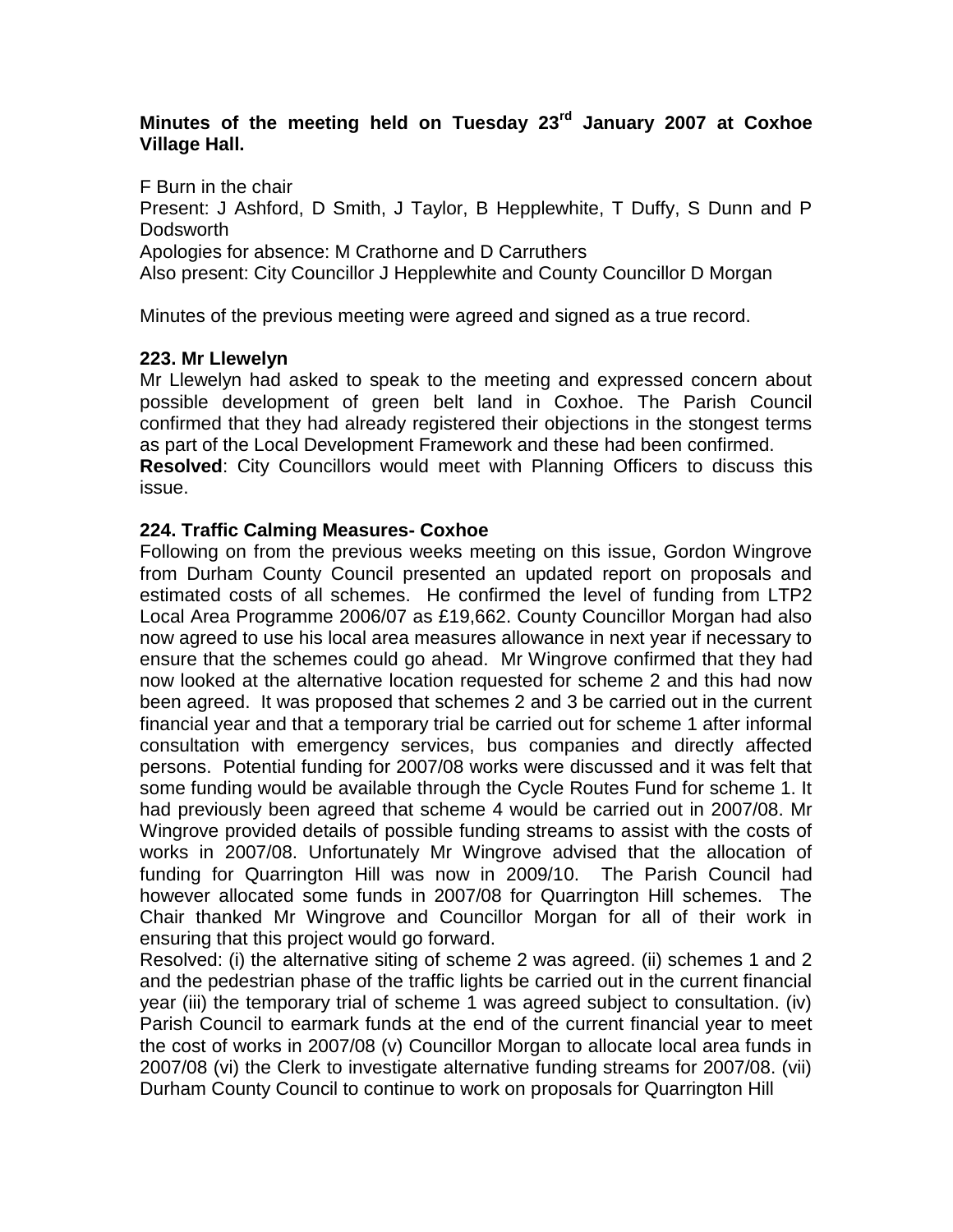## **225. Police Report**

PC Blair presented the police report.

|                                                                             | Rowdy Nuisance – 8 reported incidents in Coxhoe –, 3 youth related, 1 licencing<br>related, 3 community related, 1 animal related |  |  |
|-----------------------------------------------------------------------------|-----------------------------------------------------------------------------------------------------------------------------------|--|--|
|                                                                             | 5 reported incident in Quarrington Hill - 1 youth related, 2<br>neighbour related, 2 domestic related                             |  |  |
| Vehicle Nuisance-                                                           | 6 reported incidents in Coxhoe - 1 parking related, 5<br>motorbike related                                                        |  |  |
|                                                                             | 2 reported incidents in Quarrington Hill - both motorbikes                                                                        |  |  |
| Assault -                                                                   | No reported incidents                                                                                                             |  |  |
| Theft -                                                                     | 3 reported incidents-15/12/06 - theft of alcohol from<br>Coxhoe Co-op. 19/12/06 - attempted theft from waste                      |  |  |
|                                                                             | management site (no property taken), 01/01/07 - vehicle<br>taken without owners consent from Co-operative Terrace                 |  |  |
|                                                                             | 2 reported incidents - 04/01/07 - theft of motor parts Church                                                                     |  |  |
| Burglary -                                                                  | Street, Coxhoe, 04/01/07 - attempted burglary at Church<br><b>Street</b>                                                          |  |  |
|                                                                             | Criminal Damage - 12 reported incidents                                                                                           |  |  |
|                                                                             | 13/12/06 = racially aggravated damage to window at                                                                                |  |  |
|                                                                             | <b>Beechfield Rise</b>                                                                                                            |  |  |
|                                                                             | 17/12/06 - damage to motor vehicle at The Grove                                                                                   |  |  |
|                                                                             | 23/12/06 - damage to motor vehicle at School Avenue                                                                               |  |  |
|                                                                             | 27/12/06 - damage to motor vehicle at Victoria Terrace                                                                            |  |  |
|                                                                             | 01/01/07 - 5 motor vehicles damaged in Linden Terrace                                                                             |  |  |
|                                                                             | 01/01/07 - racially aggravated damage to window at Church                                                                         |  |  |
|                                                                             | Street, Coxhoe                                                                                                                    |  |  |
|                                                                             | 14/12/06 - Damage to motor vehicle in Front Street,                                                                               |  |  |
|                                                                             | <b>Quarrington Hill</b>                                                                                                           |  |  |
|                                                                             | 25/12/06 - damage to window at Steetley Terrace                                                                                   |  |  |
| Other Issues -                                                              | concerns relating to violent dogs in the area and the potential<br>threat to people. Agree Police to action.                      |  |  |
| It was reported that there had been a lot of petty vandalism in Coxhoe on a |                                                                                                                                   |  |  |

weekend and the Parish Council were concerned at the lack of a perceived police presence in the village. There had been considerable damage to the sensory garden despite CCTV in the area. Other areas had been made alcohol free zones or dispersal orders had been applied.

**Resolved**: (i) Police to action and investigate further measures through multi agency group. (ii) Clerk to contact City Council re signs relating to CCTV

#### **Matters Arising**

#### **226. Budgetary Issues**

(i) Donations – The level of donations was discussed relating to each village. Specific reference was made to Coxhoe Village Hall and Quarrington Hill Community Centre and Councillors Burn and Duffy left the room and took no part in the discussion of this item.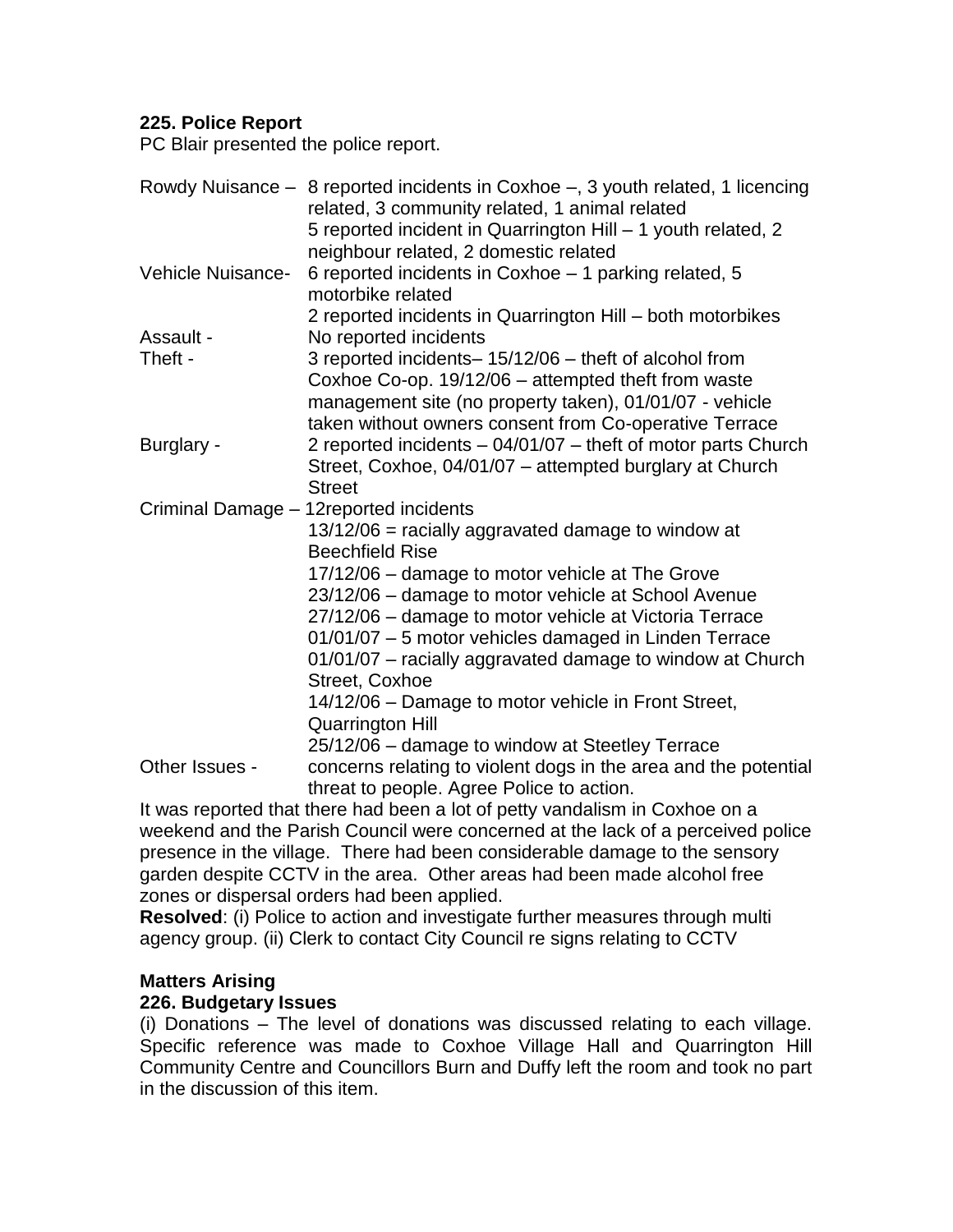(ii) Possible sale of assets – Councillor Smith left the room and took no part in the discussion of this item. The Clerk provided an update on details now received from the County Association

(iii) Grounds maintenance – the Clerk provided details of quotations received from 3 companies to carry out these works for 2007, although some details were still awaited

Resolved: (i) the annual payments to Coxhoe Village Hall and Quarrington Hill Community Centre would continue as grant payments. The balance of the donation budget would be divided among the villages pro-rata to the number of electors. (ii) the Clerk to contact the County Association to get legal advise on this matter before proceeding further. (iii) quotations from 2 further companies be sort before a decision was made on this item.

## **226. Quarrington Hill stones**

An order had been placed but weather had made it impossible to quarry the stones. Hopefully some progress in the next week. Still awaiting confirmation of SRB6 funding bid.

**Resolved**: that progress be noted

## **227 Tree Planting**

Confirmation of the viability of the sites had been obtained from the various utility companies. City Council owned the land and had requested that the matter be discussed with Planning Officers

**Resolved**: City Councillor Hepplewhite to discuss with Planning Officers

#### **228. Hearing Aid Loop**

Councillor Hepplewhite was investigating the market for the supply of a hearing aid loop.

**Resolved**: to go ahead with the purchase of a loop subject to a ceiling cost of £300 to be earmarked from current funds.

#### **Correspondence**

#### **229. Salt Bins**

County Councillor Morgan had agreed to meet the cost of a salt bin at Cornforth Lane. The Parish Council are required to restock the bin as necessary. Resolved: the Parish Council agree to re-stock the bin as necessary.

#### **230. Planning Applications**

The following planning applications had been received:

(i) Demolition of existing garage and erection of double garage at 1 Victoria Terrace, Coxhoe

(ii) Erection of conservatory rear of existing dwelling house at 57 Hadleigh Court, Coxhoe

(iii) Retrospective consent for erection of conservatory to side of existing dwelling house 1 Belgrave Avenue, Coxhoe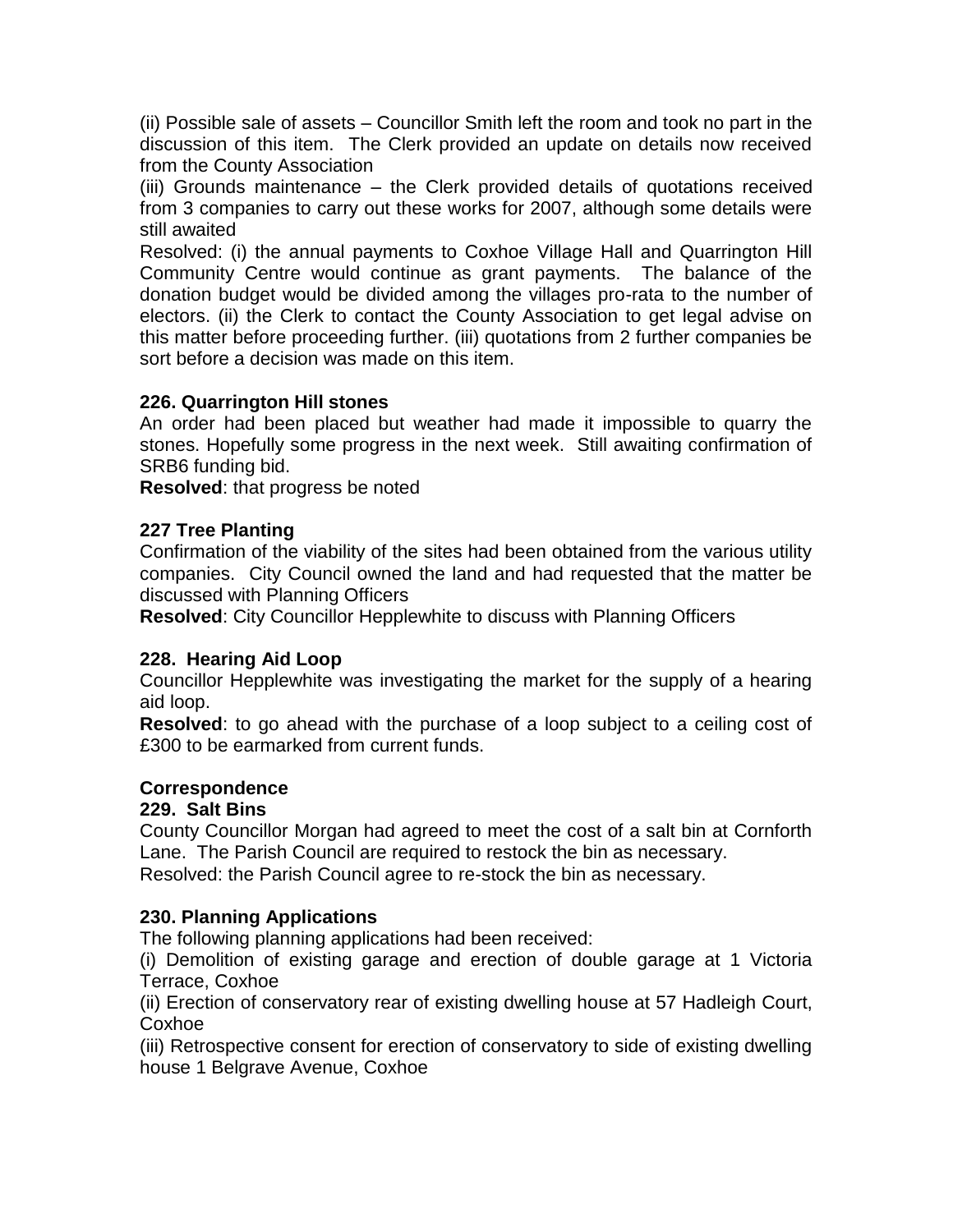(iv) Erection of second storey pitched roof extension to side of existing dwelling house 9 Oakwood, Coxhoe

(v) Installation of ATM at Coxhoe Post Office, Church Street, Coxhoe; and

(vi) Confirmation had been received that the application for the demolition and redevelopment of the Picture House at Coxhoe had been withdrawn.

**Resolved**: No objections were raised against the applications and item (vi) was noted.

## **231. Local Government White Paper**

Details had been received from Durham County Council concerning their application for unitary status.

**Resolved**: the details were noted.

## **232. Tarmac- Quarrington Local Liaison Group Meeting**

The next proposed meeting of this group was to be on the  $9<sup>th</sup>$  February. **Resolved**: the Clerk to confirm that the Parish Council would be represented at the meeting and to circulate details to Members

#### **233. Training**

The Clerk provided details of up and coming training courses **Resolved**: the details were noted

#### **234. Blackwellgate Bus Stop – Bus Fares**

A letter had been received from Mr Bowers concerning the difference in charges between stops in Coxhoe

**Resolved**: the Clerk to write to Arriva to determine reasons for this discrepancy

#### **235. Parish Council Clustering**

The Clerk provided information on the clustering scheme for joint working **Resolved**: the details were noted

#### **236. County Durham Environment Awards**

Durham County Council had provided details of the above awards **Resolved**: the details were noted

#### **237. Coxhoe Village Hall**

A letter had been received from Coxhoe Village Hall concerning the sub-letting of the Parish room. Councillors Burn and Duffy left the room and took no part in the discussion relating to the contents of the letter

**Resolved**: the Clerk and Councillor Dunn to draft a response advising the Village Hall Association that the agreement allowed for the sublet of the room

#### **Any Other Business**

#### **238. Planters**

A complaint had been received about glass in the planter outside of the hairdressers shop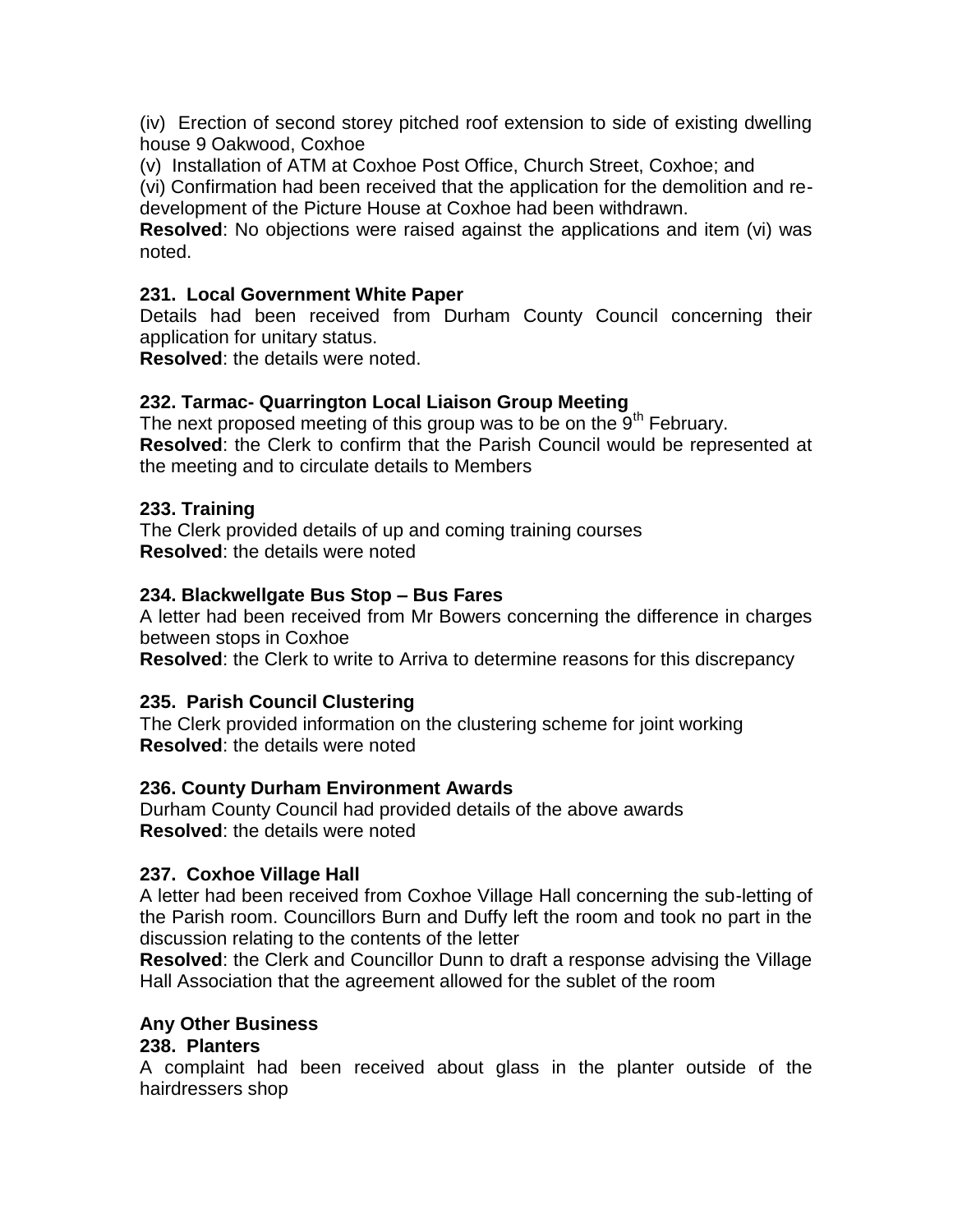**Resolved**: the problem was noted and would be rectified

## **239. Bus Timetables**

A complaint was received that there was not any timetables on view at Blackgate bus stop

**Resolved**: the Clerk to contact the County Council to request that this problem be rectified

### **240. Village Green**

It was felt that it would be beneficial if the village green in Coxhoe was so designated to prevent future development on it.

**Resolved:** the Clerk to contact the County Association for advise and ask the City Council Legal Department and Planning Department how to go about the designation.

## **241. Street Lighting**

A complaint was received that the street lighting at Linden Grove on the approach to the Leisure Centre was not working.

**Resolved**: the Clerk to contact the County Council to rectify the situation

## **242. Adoption of footpath**

A request was received that the County Council be requested to adopt the footpath in St Marys churchyard and provide some street lighting **Resolved**: the Clerk to contact the County Council

# **243. Notice Board**

The notice board had been vandalised. Councillor Burn had ordered materials to carry out the necessary repairs

**Resolved**: the details were noted and the action authorised

# **244. Quarrington Hill Allotments**

An account had been received from Northumbrian Water re Quarrington Hill allotments. The charge was despite the water having been turned off. The Clerk had investigated the matter and somehow the water had been turned back on by persons unknown. This had now been rectified but Nothumbrian Water were holding the Parish Council responsible for the water consumption

**Resolved**: payment of the account was agreed but a strong letter of complaint be sent to Northumbrian Water to ensure this could not happen again

# **245. Accounts**

|                               | The Clerk detailed the accounts for payment and the following were approved: |          |
|-------------------------------|------------------------------------------------------------------------------|----------|
| <b>James Burell</b>           | <b>Planters at School</b>                                                    | £1399.43 |
| <b>Total Business Systems</b> | Photocopier costs Sep to Nov                                                 | £35.25   |
| <b>Total Business Systems</b> | Photocopier costs Dec to Feb                                                 | £35.25   |
| N King                        | Salary                                                                       | £353.07  |
| N King                        | <b>Reimbursement Admin costs</b>                                             | £12.51   |